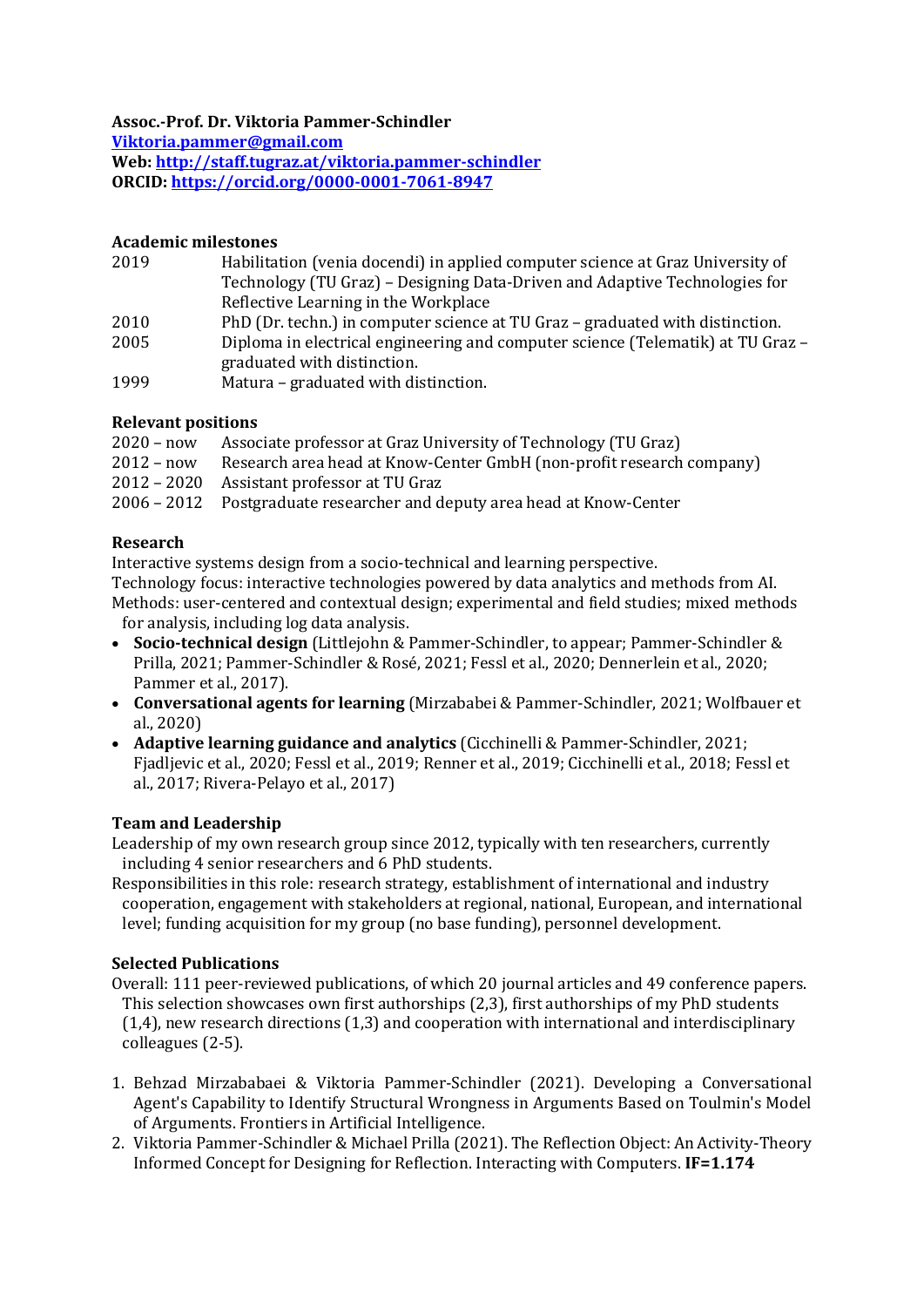- 3. Viktoria Pammer-Schindler & Carolyn Rosé (2021). Data-Related Ethics Issues in Technologies for Informal Professional Learning. International Journal of Artificial Intelligence in Education. **Q1 / IF=4.08**
- 4. Angela Fessl, Viktoria Pammer-Schindler, Kai Pata, Sandra Feyertag, Matti Möttus, Jörgen Janus & Tobias Ley (2020). A Cooperative Design Method for SMEs to Adopt New Technologies for Knowledge Management: A Multiple Case Study. Journal of Universal Computer Science. **IF=0.91**
- 5. Carla Barreiros, Viktoria Pammer-Schindler & Eduardo Veas. Planting the Seed of Positive Human-IoT Interaction. International Journal of Human-Computer Interaction, Taylor & Francis, 2019, **IF=1.354**

## **Community Engagement and International Boards**

This selection highlights my international engagement in the human-computer interaction and technology-enhanced learning field.

- 2022 **Research grant reviewer** for the Dutch Research Council.
- 2021 **Research grant reviewer** for UK Research and Innovation (Future Leaders Fellowship)
- 2021 **Special issue editor** for "Designing Technologies to Support Professional and Workplace Learning for Situated Practice" at the IEEE TLT (**IF=2.714**)
- 2017-now **President and member of the IAALDE board -** International Alliance to Advance Learning in the Digital Era[, www.alliancelss.com.](http://www.alliancelss.com/) Secretary since 2019, president since 2020.
- 2020 **Member of the Evaluation Committee** of the Leibniz Society for IWM Tübingen
- 2019-2021 **Advisory Board member** of nationally funded SMARAGD project on humancomputer interaction in health
- 2019 2021**Associate chair at the ACM CHI** conference in the Learning, Education and Families subcommittee. Internationally the top conference in human-computer interaction.
- 2017-2021 **Member of the EATEL Managing Committee** European Association of Technology Enhanced Learning (since 2017), [www.ea-tel.eu.](http://www.ea-tel.eu/)
- Continuous **Journal Reviewing**: Int. Journal of Human-Computer Studies, ACM Transactions on Computer-Human Interaction, Educational Research Review, Computing, Behaviour and Information Technology, IEEE Trans. on Learning Technologies, Frontiers in Education

### **Invited Talks and Panels**

Overall: 33 invited talks and panel discussions. This selection highlights **invited research talks** in the last three years.

- 2021 colMOOC (Erasmus+ project on conversational agents for MOOCs), Max Planck Inst. for Intelligent Systems – Tübingen, Freie Universität Berlin, Korea Advanced Inst. of Science and Technology (KAIST) – all online.
- 2020 Univ. of Amsterdam (online)
- 2019 Univ. of Glasgow, Carnegie Mellon Univ., Univ. of Pittsburgh, Univ. of Toronto (online), NTNU Trondheim – online only where noted.

### **Research Grants**

Overall acquisition of  $\sim$ 11,5Mio€ for own research group as PI or co-PI from national and European funding programs.

| 2022-2025 COMET Module DDIA (national, FFG). PI for own research group, ~320k. |
|--------------------------------------------------------------------------------|
| 2021 – 2023 Rebo at Work (national, AK), PI, $\sim$ 160k                       |